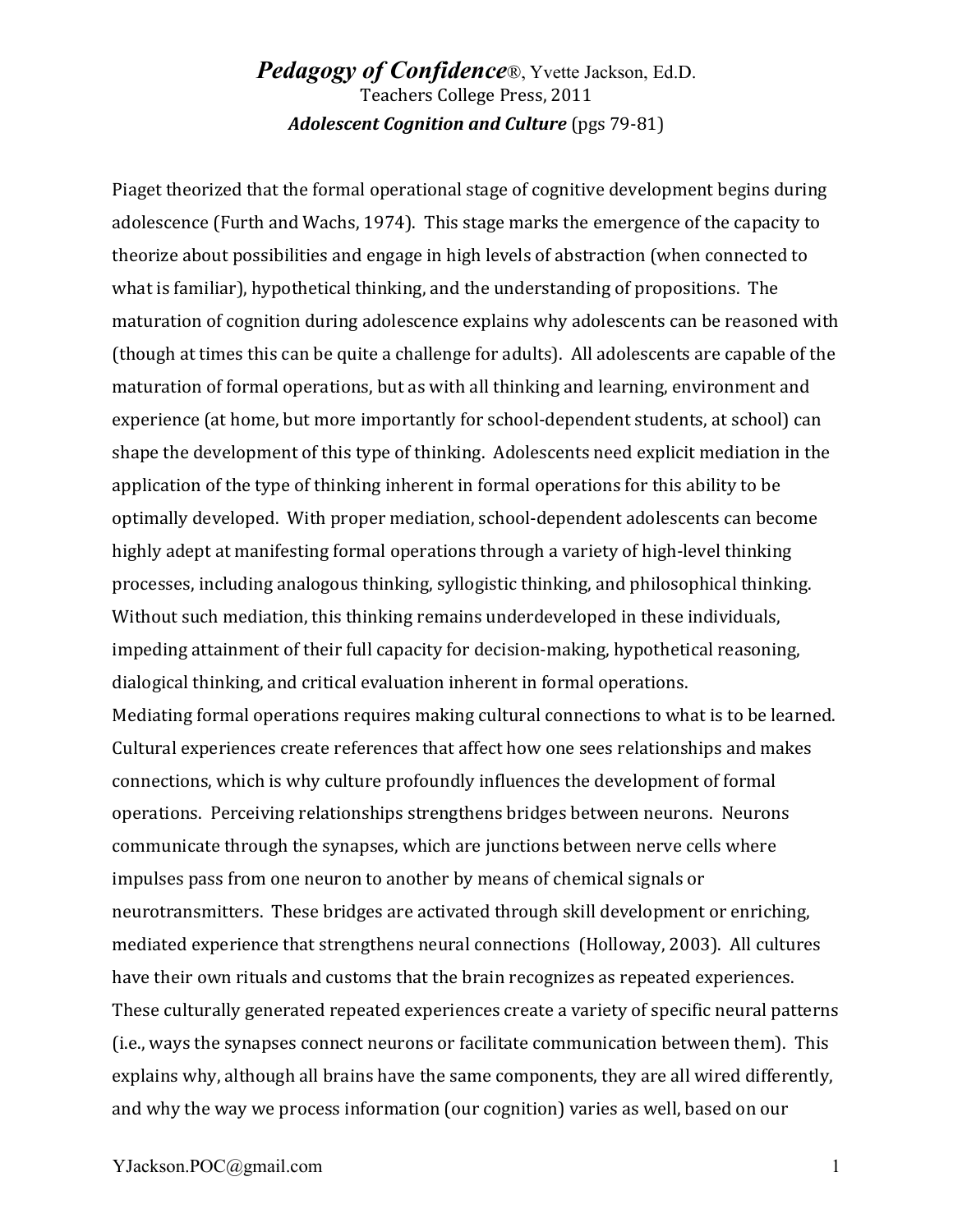## *Pedagogy of Confidence*®, Yvette Jackson, Ed.D. Teachers College Press, 2011

cultural experiences. The processing the wiring facilitates is manifested through intellectual behaviors, explaining why some intellectual behaviors are developed more strongly than others. The influence of culture on cognition clarifies why there are differences in what engages or enhances the learning of different individuals, a reality that must be appreciated and reflected in pedagogy in order to better engage and motivate learning. Through its impact on the development of neurological patterns, culture creates the frame of reference through which we perceive the world. This neuroscience perspective affirms why building on past experience is so important to cognitive development and the learning process.

Perceptions and emotions both emanate from personal cultural frames of reference. Emotions color the lens through which adolescents view the world, affecting every iota of the meaning they construct. This is another reality that can't be ignored. Emotions produce chemicals that affect learning. We know that cortisol (released in response to stress) impairs cognitive functions such as creativity and comprehension, where as dopamine and natural opiates such as endorphins (released in response to pleasure emanating from positive beliefs about self related to feelings of being valued or feelings of competence and confidence experienced from success and positive feedback) enhance motivation and learning. Adolescents are hyper-charged emotionally, the emotions of adolescents of African decent are compounded by race related issues (as discussed in Chapter III) and ignoring these emotions only works against the brain's ability to learn (Jensen, 1998; Sylwester, 2007; Wolfe, 2001).

## **REFERENCES**

\_\_\_\_\_\_\_\_\_\_\_\_\_\_\_\_\_\_\_\_\_\_\_\_\_\_\_\_\_\_\_\_\_\_\_\_\_\_\_\_\_\_\_\_\_\_\_\_\_\_\_\_\_\_\_\_\_\_\_\_\_\_\_\_\_\_\_\_\_\_\_\_\_\_\_\_\_\_\_\_\_\_\_\_\_\_\_\_\_\_\_\_\_\_\_\_\_\_\_\_\_\_\_\_

Furth, H.G., & Wachs, H. (1974). Thinking goes to school: Piaget's theory in practice. Oxford: Oxford University Press.

Holloway, M. (2003). The mutable brain. *Scientific American*, 289 (3), 79-85.

Sylwester, R. (2007). *The adolescent brain: Reaching for autonomy*. Thousand Oaks, CA: Corwin Press.

Wolfe, P. (2001). *Brain matters: Translating research into classroom practice*. Alexandria, VA: Association for Supervision and Curriculum Development.